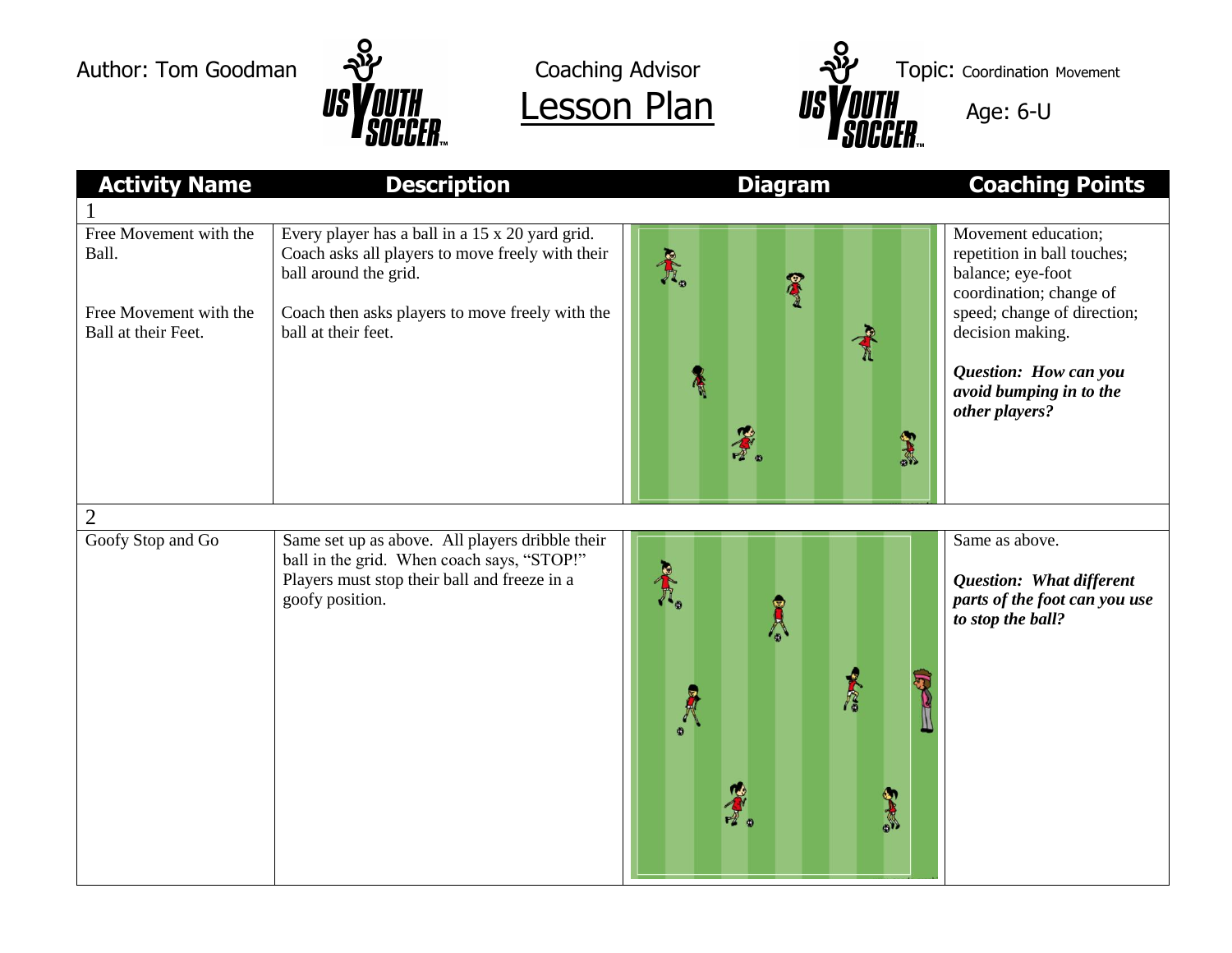Author: Tom Goodman  $\frac{1}{2}$  Coaching Advisor  $\frac{1}{2}$  Topic: Coordination Movement  $Lesson Plan$  *ISVOUTH*  $_{Age: 6-U}$ </u> 3 Body Part Dribbling Same set up as above. All players dribble their Same as above. ball in the grid. When the coach yells out a body part, the players must stop the ball with  $\gamma$ that body part. Å **REA** A  $\begin{array}{c}\n\bullet \\
\bullet\n\end{array}$  $\tilde{\mathbb{A}}$ 4 Hit the Ball Rest from previous activities. Players line up shoulder to shoulder on one end of the grid. Place 2 balls in the middle of the The challenge of hitting a (Relaxation Activity) grid. One at a time players kick their ball and target. try to hit one of the balls in the middle. ۰  $\circ$  $\circ$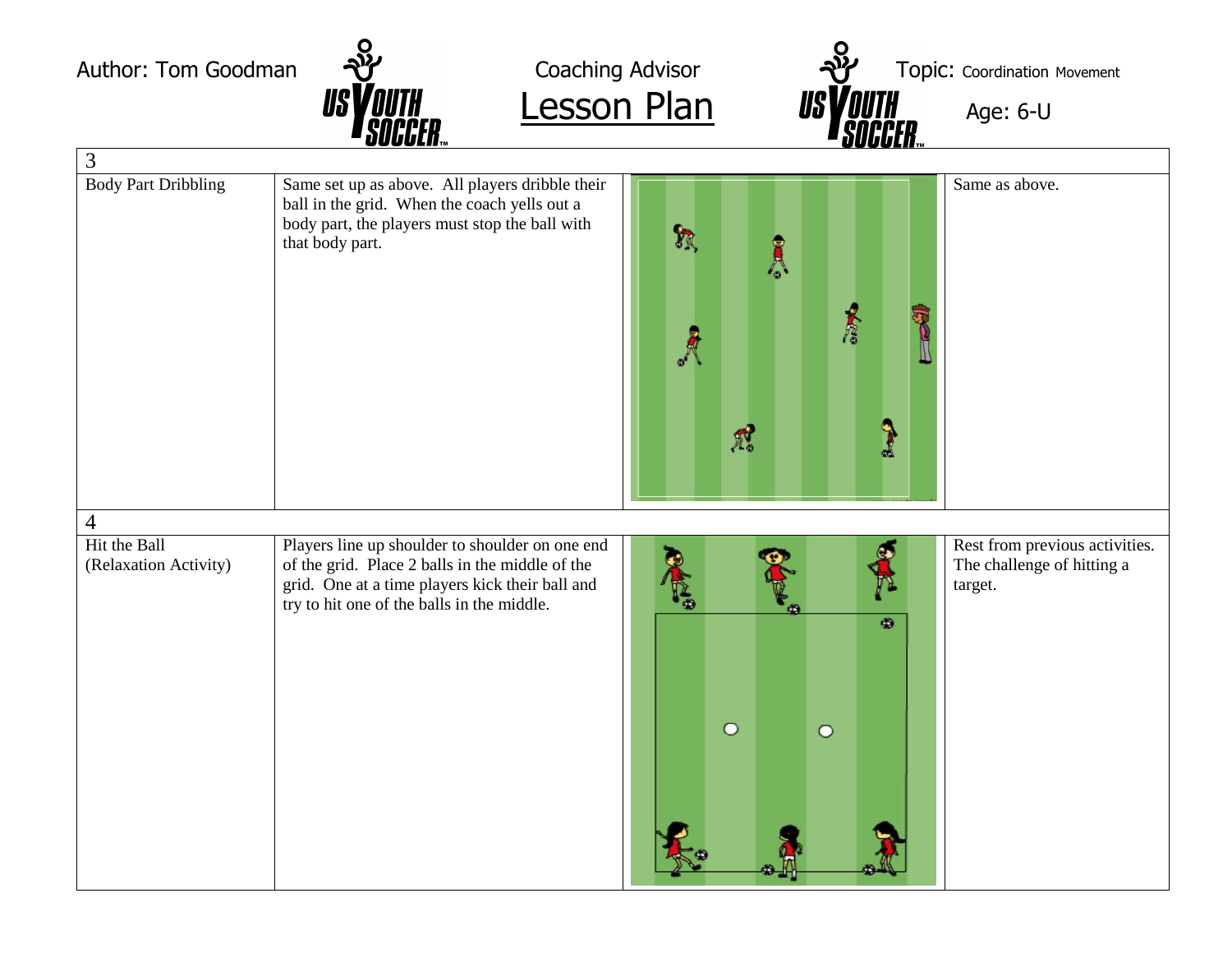



| 5                         |                                                                                                                                                                                                                                                                                                                                                                                                                                                                             |                                                                                     |                                                                                                                                                                                                                                                                                                                                                                           |
|---------------------------|-----------------------------------------------------------------------------------------------------------------------------------------------------------------------------------------------------------------------------------------------------------------------------------------------------------------------------------------------------------------------------------------------------------------------------------------------------------------------------|-------------------------------------------------------------------------------------|---------------------------------------------------------------------------------------------------------------------------------------------------------------------------------------------------------------------------------------------------------------------------------------------------------------------------------------------------------------------------|
| <b>Sharks and Minnows</b> | The minnows, the players with a ball, line up<br>shoulder to shoulder on one end of the grid.<br>Two players are designated as sharks and are<br>positioned inside of the grid without soccer<br>balls. On the coach's command, the minnows<br>must dribble their ball through the grid and get<br>to the other side without getting their ball stolen<br>or kicked away by the sharks. If a player loses<br>their ball while crossing the grid, he/she<br>becomes a shark. | Å                                                                                   | FUNDribbling under<br>pressure; decision making;<br>change of speed; change of<br>direction; defending. This is<br>an inclusive gamethe<br>players are either dribbling a<br>ball or trying to get one back.<br>Question: When should you<br>(minnows) dribble fast to the<br>other side?<br>Question: When do you<br>(sharks) try to steal the ball<br>from the minnows? |
| 6                         |                                                                                                                                                                                                                                                                                                                                                                                                                                                                             |                                                                                     |                                                                                                                                                                                                                                                                                                                                                                           |
| <b>End Line Soccer</b>    | Set up a 15 yd x 20 yd grid. Divide the players<br>into two teams. Play 3v3 with no goalkeepers<br>on the field. A team scores by dribbling the ball<br>or kicking the ball over their designated end<br>line. Balls are served in one at a time by the<br>coach who is positioned outside the field at<br>midfield.                                                                                                                                                        | ê<br><b>COL</b><br>$\frac{\circ}{\circ}$ $\frac{\circ}{\circ}$<br><b>Controller</b> | FUNDirectional play.<br>Dribbling under pressure;<br>kicking; receiving; decision<br>making; change of speed;<br>change of direction;<br>defending.<br>Question: What are the<br>different ways to get the ball<br>over your end line?                                                                                                                                    |